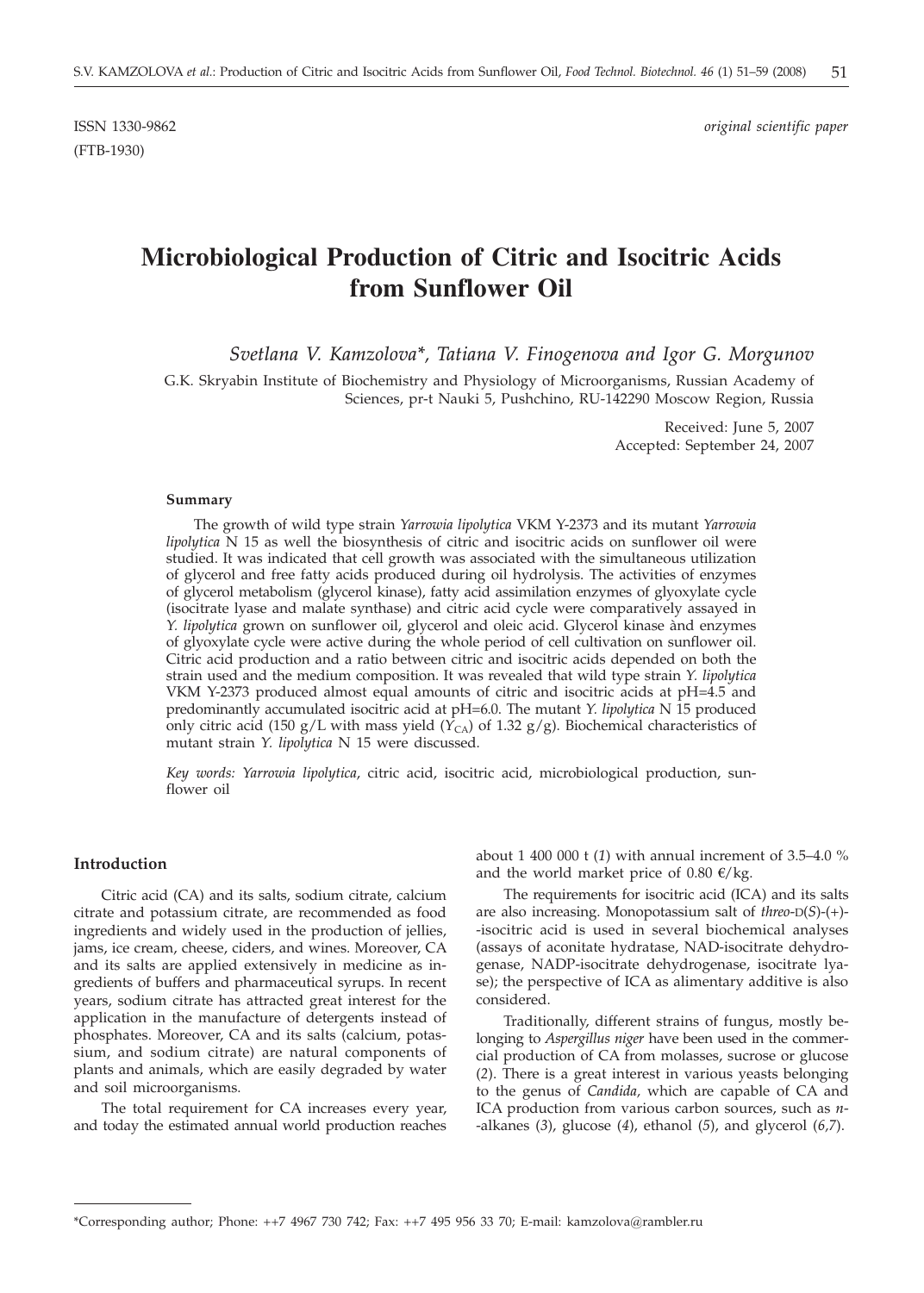At present, vegetable oils, animal fat, industrial or pure fatty acids are of great practical interest for various microbial transformations. These raw materials were intensively studied as carbon sources for the production of microbial lipids (*8–12*) and lipases (*13,14*). Little is known about the application of plant oils for CA and ICA production. When the yeasts were cultivated on plant oils, most strains of *Y. lipolytica* produced CA and ICA simultaneously in the proportion that depended on the strain, carbon source, and composition of the growth medium (*15–17*). Several scientific groups attempted to use mutant strains or to alter the growth medium in order to obtain high CA production from plant oils. In experiments with mutant strain *Y. lipolytica* H181, CA production up to 198 g/L with insignificant amount of ICA and the mass yield  $(Y_{CA})$  of over 0.9 g/g was obtained (18). Recently, we have obtained CA production of 135  $g/L$  and  $Y_{CA}$  of 1.55 g/g by using mutant *Y. lipolytica* 187/1 grown on rapeseed oil (*19*).

The present research is aimed at investigating the production of CA and ICA from sunflower oil using the wild type and mutant strains of *Y. lipolytica* yeast. The enzyme activities at different points of oil assimilation were also studied in order to elucidate the regime of oil feeding in the process of CA production. Biochemical characteristics of mutant strain *Y. lipolytica* N 15 were discussed.

#### **Materials and Methods**

#### *Organisms*

The wild strain *Y. lipolytica* VKM Y-2373 and its mutant *Y. lipolytica* N 15 were obtained from the collection of the Laboratory of Aerobic Metabolism of Microorganisms of the Institute of Biochemistry and Physiology of Microorganisms, Russian Academy of Sciences, Pushchino, Russia. The mutant *Y. lipolytica* N 15 was obtained by combined treatment of the wild strain with UV radiation and *N*-methyl-*N'*-nitro-*N*-nitrosoguanidine and selected as a mutant incapable of citrate utilization.

The strains were maintained at  $4 °C$  on the mineral agar medium supplemented with 1 % paraffin. The medium had the following composition (in g/L): agar 10,  $(NH_4)_2SO_4$  3.0,  $KH_2PO_4$  1.0,  $K_2HPO_4$  0.1,  $MgSO_4 \cdot 7H_2O$  $0.7$ , Ca(NO<sub>3</sub>)<sub>2</sub> 0.4, NaCl 0.5, yeast extract (Difco) 2.0, and trace elements according to Burkholder *et al.* (*20*).

#### *Chemicals*

All chemicals and enzymes were of the highest purity commercially available and were purchased from Sigma (USA) or Boehringer Mannheim (Germany). Commercial sunflower oil was purchased from the Kazan Seed Oil Processing Company (Russia) and used as a carbon source. The fatty acid composition of sunflower oil was as follows (%, by mass):  $C_{12:0}$  2.0,  $C_{14:0}$  2.0,  $C_{16:0}$  4.0,  $C_{18:0}$  4.0,  $\Delta^{9}C_{18:1}$  36.0,  $\Delta^{9,12}C_{18:2}$  52.0.

#### *Cultivation*

In order to obtain the preculture, 750-mL flasks containing 100 mL of the medium were inoculated with a yeast colony grown on agar and incubated on an orbital

shaker ((130 $\pm$ 10) rpm) at (28 $\pm$ 1) °C. Since growth was followed by decrease of the pH of the medium, in order to maintain the medium at pH=4.5-5.5, 10 % NaOH was periodically added using pH paper strips. The medium had the following composition (in  $g/L$ ): sunflower oil 10, or glycerol 20, or oleic acid 20,  $(NH<sub>4</sub>)<sub>2</sub>SO<sub>4</sub>$  3.0,  $KH<sub>2</sub>PO<sub>4</sub>$ 1.0, K<sub>2</sub>HPO<sub>4</sub> 0.1, MgSO<sub>4</sub> ⋅ 7H<sub>2</sub>O 0.7, Ca(NO<sub>3</sub>)<sub>2</sub> 0.4, NaCl 0.5, yeast extract (Difco) 0.5, thiamine-HCL 0.5 mg/L, and trace elements as described by Burkholder *et al.* (*20*). The preculture was grown for 36 h up to the final cell concentration of 6.7 g/L.

The wild strain *Y. lipolytica* VKM Y-2373 and the mutant *Y. lipolytica* N 15 were cultivated in a 10-litre ANKUM-2M fermentor (Russia) with an operating volume of 5 L. Temperature of 28 °C and dissolved oxygen concentration (55–60 % of air saturation) were maintained automatically; pH was adjusted with 10–20 % NaOH to the values indicated in the text.

In order to investigate the growth characteristics, the wild strain *Y. lipolytica* VKM Y-2373 was cultivated in the medium containing (in  $g/L$ ): (NH<sub>4</sub>)<sub>2</sub>SO<sub>4</sub> 5.0, KH<sub>2</sub>PO<sub>4</sub> 2.0, K<sub>2</sub>HPO<sub>4</sub> 0.2, MgSO<sub>4</sub> ⋅ 7H<sub>2</sub>O 1.4, Ca(NO<sub>3</sub>)<sub>2</sub> 0.8, NaCl 0.5, thiamine-HCL 0.5 mg/L, and trace elements as described by Burkholder *et al.* (*20*). Sunflower oil (10 g/L) or glycerol (20  $g/L$ ) or oleic acid (20  $g/L$ ) were used as the sole carbon and energy source. Cultivation was performed as indicated in the text.

In order to investigate CA production, the wild strain *Y. lipolytica* VKM Y-2373 and its mutant *Y. lipolytica* N 15 were cultivated in the medium containing (in  $g/L$ ): (NH4)2SO4 6.0, KH2PO4 2.0, K2HPO4 0.2, MgSO4 ⋅ 7H2O 1.4,  $Ca(NO<sub>3</sub>)<sub>2</sub>$  0.8, NaCl 0.5, thiamine-HCL 0.5 mg/L, and trace elements as described by Burkholder *et al.* (*20*). Sunflower oil  $(20 g/L)$  was used as the sole carbon and energy source; pulsed additions of oil were made when oil concentration decreased below 5.0 g/L. Cultivation was performed as indicated in the text.

#### *Measurement techniques*

For extraction of extracellular fat from the culture liquid, the modified method of Kates was performed (*21*). For biomass determination, 10–50 mL of the culture liquid were filtered through membrane filters and yeast cells were washed with *n*-hexane. The complete removal of extracellular fat from the yeast was confirmed by the absence of lipids in hexane phase collected after the last wash of cells. Also, in order to verify that no losses of cell components occurred during washing with *n*-hexane, yeast cells produced on glucose were washed twice with distilled water or as previously described (with *n*- -hexane). In both cases, yeast cells were dried at 110 °C to constant mass.

The filtrate was used for the oil content analysis; it was washed twice with *n*-hexane, the mixture was divided into two layers, the upper phase of which was composed of *n*-hexane and lipids, while the lower phase contained a water layer. Hexane extract was collected into a glass flask with precision. Lipids from the water layer were extracted by chloroform and combined with the *n*- -hexane extract. The combined lipid extract was dried by passing it through a glass filter with anhydrous sodium sulphate; solvents were evaporated to constant mass.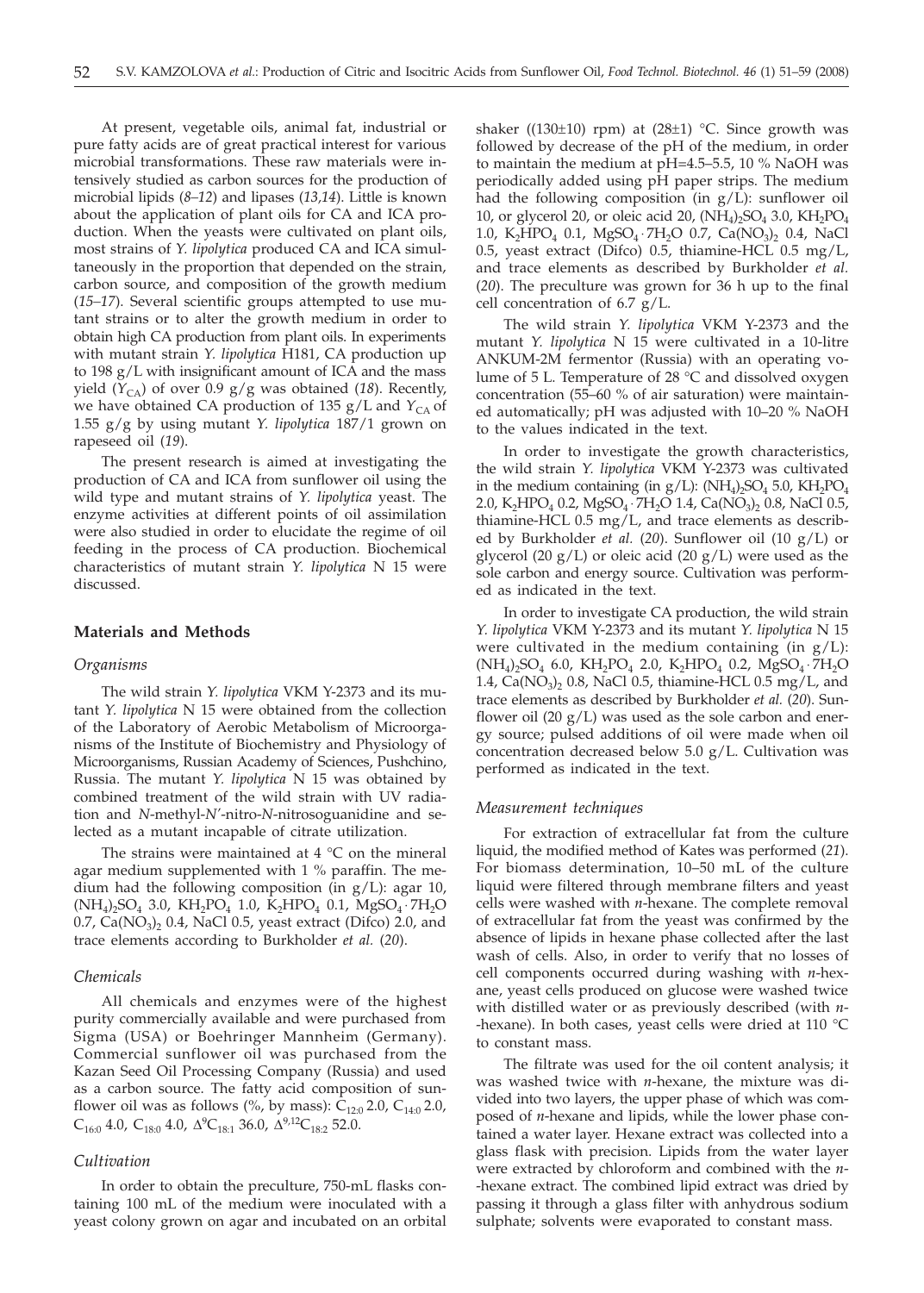In order to determine individual lipid fractions, thin layer chromatography was carried out on 60G silica gel plates (Merck) by using a solvent system *n*-hexane/diethyl ether/acetic acid at volume ratio of 85:15:1. Lipid fractions were visualized by iodine vapour.

Methyl esters of fatty acids were obtained by the method of Sultanovich *et al.* (*22*) and analysed by gas- -liquid chromatography on a Chrom-5 chromatograph (The Czech Republic) with a flame-ionisation detector. The column (2 m×3 mm) was packed with 15 % Reoplex-400 applied to Chromaton N-AW (0.16–0.2 mm). The temperature of the column was 200 °C. The lipid content in the biomass was determined from the total fatty acid content with *n*-docosane  $(C_{22}H_{46})$  or heptadecanoic acid as internal standards.

Filtered aliquots of the culture liquid were used for the analysis of nitrogen, CA, ICA and glycerol.

Ammonium concentration was assayed with an ionometer (Orion, USA). Concentration of organic acids was determined using high-performance liquid chromatography (HPLC) with an HPLC chromatograph (LKB, Sweden) on an Inertsil ODS-3 reversed-phase column (250×4 mm, Elsiko, Russia) at 210 nm; 20 mM phosphoric acid was used as a mobile phase with the flow rate of 1.0 mL/min; the column temperature was maintained at 35 °C. CA and ICA were identified using the standard solutions (Boehringer Mannheim, Germany). Moreover, diagnostic kits (Roche Diagnostics GmbH, Germany) were used for the assay of CA and ICA. The determination of CA was based on the measurement of the NADH produced during conversion of CA to oxaloacetate and its decarboxylation product pyruvate, and following conversion to L-malate and L-lactate. Reactions were catalysed by citrate lyase, malate dehydrogenase and L-lactate dehydrogenase. The determination of ICA was based on the measurement of the NADPH produced during conversion of ICA to  $\alpha$ -ketoglutarate, a reaction catalysed by isocitrate dehydrogenase.

Glycerol was analysed enzymatically using biochemical kit (Boehringer Mannheim/R-Biopharm, Germany). The determination of glycerol was based on the measurement of NADH produced during conversion of glycerol to L-lactate in coupled reactions. The reactions were catalyzed by glycerol kinase, pyruvate kinase and L-lactate dehydrogenase.

#### *Enzyme assays*

Glycerol-grown cells were centrifuged (3000×*g*, 10 min, 4 °C); those grown on sunflower oil or oleic acid were paper-filtered and washed with ice-cold 0.9 % NaCl solution to remove residual fat. All types of cells were washed with 100 mM phosphate buffer (pH=7.4), centrifuged at 3000×*g* (10 min, 4 °C) and used to prepare 10 % suspension in the same buffer (pH=7.4) containing 1 mM EDTA. Cells were disintegrated with Ballotini<sup>TM</sup> glass beads  $(d=150-250 \mu)$  on a planetary mill for 3 min at 1000 rpm (0 °C). The homogenate obtained was centrifuged (5000×*g*, 30 min, 4 °C), and the supernatant was used for determining activities of cytoplasmic, mitochondrial and peroxisomal enzymes: glycerol kinase (EC 2.7.1.30), citrate synthase (EC 4.1.3.7), aconitate hydratase (EC 4.2.1.3), NAD-dependent (EC 1.1.1.41) and NADP-

-dependent isocitrate dehydrogenase (EC 1.1.1.42), isocitrate lyase (EC 4.1.3.1) and malate synthase (EC 4.1.3.2).

The activity of glycerol kinase was analysed according to the method described by Wieland and Suyter (*23*) in the reaction mixture containing glycerol  $2.5$  mM, MgCl<sub>2</sub> 2 mM, ATP 2 mM, NAD 0.5 mM, glycerol-3-phosphate- -dehydrogenase 0.5 U in 2 mL of reaction mixture, and 0.2 M glycine buffer (pH=9.8).

The activity of citrate synthase was determined according to the method of Srere (*24*). The reaction mixture contained oxaloacetate 0.25 mM, acetyl CoA 0.25 mM, 5,5-dithiobis(2-nitrobenzoate) 0.1 mM, and Tris-HCl buffer 100 mM (pH=8.5).

Malate synthase (EC 4.1.3.2) was assayed in the reaction mixture containing  $MgCl<sub>2</sub>$  10 mM, acetyl CoA 0.08 mM, glyoxylate 2.5 mM and potassium phosphate buffer 50 mM (pH=6.45) by the method described by Ornston and Ornston (*25*).

The aconitate hydratase activity was assayed according to the method described by Anfinsen (*26*). The reaction mixture contained monopotassium salt of *threo*- -D(*S*)-isocitric acid 5 mM and potassium phosphate buffer 50 mM (pH=7.5).

The activities of NAD- and NADP-dependent isocitrate dehydrogenases were determined according to the method described by Kornberg and Pricer (*27*). The reaction mixture for the analysis of NAD-dependent isocitrate dehydrogenase contained monopotassium salt of *threo*-D(*S*)-isocitric acid 0.25 mM, NAD 4 mM, AMP  $0.5$  mM, MgCl<sub>2</sub> 10 mM, antimycin 2 mM, and Tris-HCl buffer 50 mM (pH=7.5). The reaction mixture for the analysis of NADP-dependent isocitrate dehydrogenase contained monopotassium salt of *threo*-D(*S*)-isocitric acid 1.0 mM, NADP 0.75 mM,  $MgCl<sub>2</sub>$  10 mM, antimycin 2 mM, and Tris-HCl buffer 50 mM (pH=9.0).

The activity of isocitrate lyase was measured using the method described by Dixon and Kornberg (*28*). The reaction mixture contained monopotassium salt of *threo*- -D(*S*)-isocitric acid 4 mM, phenylhydrazine-HCl 8 mM, cysteine-HCl 4 mM, MgCl<sub>2</sub> 10 mM, potassium phosphate buffer 75 mM (pH=6.85).

The amount of enzyme catalyzing the conversion of  $1 \mu$ mol of substrate per min was taken as the unit of enzyme activity (U). The enzyme activities were expressed as units per mg of protein (U/mg). Protein amount in cell-free extract was determined by the Bradford method (*29*). All the data presented are the means of three experiments and two measurements for each experiment; standard deviations were calculated (SD<10 %).

# *Calculations of parameters of cell growth and acid production*

To take into account the medium dilution due to the addition of NaOH solution for maintaining the constant pH value, the total amounts of CA, ICA and biomass in the culture liquid were used for calculations.

The specific growth rate  $(\mu)$  was calculated using the following equation:

$$
\mu=2.3(\log X_2-\log X_1)/(t_2-t_1) \tag{1/}
$$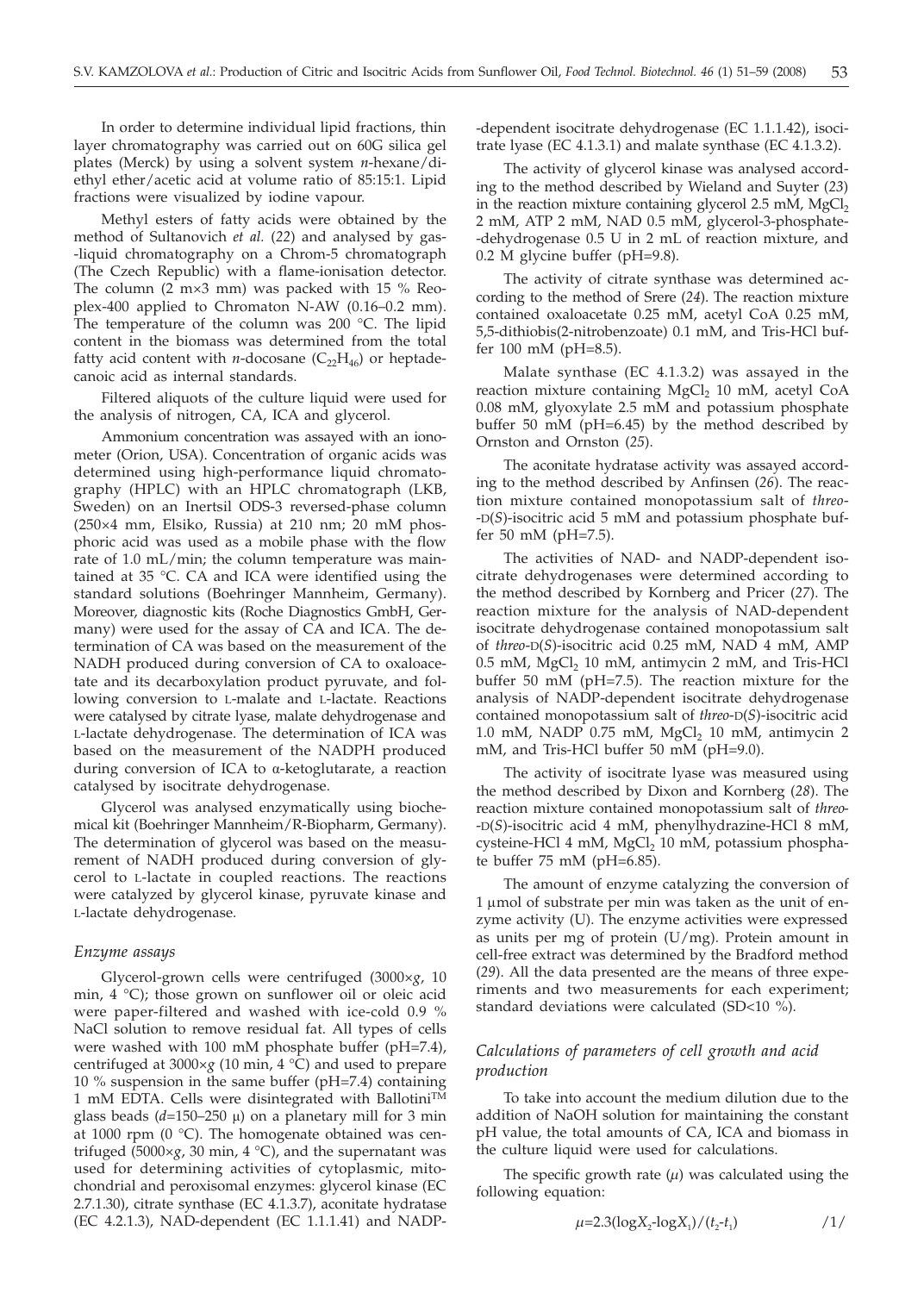where  $X_2$  and  $X_1$  are the biomass at the moment of time  $t_2$  and  $t_1$ , respectively.

The biomass yield was calculated as follows:

$$
Y_{X/S} = X/S \tag{2/}
$$

where *X* is the total amount of biomass in the culture liquid at the end of fermentation (g/L) and *S* is the amount of the consumed oil  $(g/L)$ .

The specific rates of CA and ICA production ( $q<sub>CA</sub>$  or *q*ICA, respectively) were calculated using the following equation:

$$
q = (P/X) \cdot t \tag{3/}
$$

where *P* is the total amount of CA or ICA in the culture liquid at the end of fermentation (g), *X* is biomass content in a fermentor at the end of fermentation (g), and *t* is fermentation time (h).

The mass yield coefficients of CA or ICA production were calculated as follows:

$$
Y = P/S \tag{4/}
$$

where *P* is the total amount of CA or ICA in the culture liquid at the end of fermentation (g), and *S* is the amount of consumed oil (g).

The volumetric productivity of the process was calculated using the following equation:

$$
C = (P/V) \cdot t \tag{5/}
$$

where *P* is the total amount of CA or ICA in the culture liquid at the end of fermentation (g), *V* is the volume of fermentor (L), and *t* is fermentation time (h).

#### **Results and Discussion**

# *Properties of wild type strain Y. lipolytica VKM Y-2373 and the development of regime of oil feeding*

The wild type strain *Y. lipolytica* was cultivated in the complete medium containing 10  $g/L$  of sunflower oil and  $\bar{5.0}$  g/L of (NH<sub>4</sub>)<sub>2</sub>SO<sub>4</sub> in a 10-litre fermentor with initial working volume of 5 L; pH=5.0 was adjusted automatically with 10–15 % NaOH. Fig. 1 illustrates a typical time course of growth of *Y. lipolytica.* Cell growth was accompanied by a decrease in the content of nitrogen and oil in the medium;  $10 g/L$  of biomass were accumulated at the end of fermentation (27 h) (Fig. 1a).

The maximum specific growth rate  $(\mu_{\text{max}})$  calculated from the linear segment of the growth curve (Fig. 1) amounted to  $0.230$  h<sup>-1</sup>; a value comparable with literature data obtained for *Y. lipolytica* grown on fatty acids (*8,9*). The biomass yield from the consumed oil  $(Y_{X/S})$ was 1.1 g/L. The above findings support the potential of *Y. lipolytica* for the production of single-cell protein from fatty material. High  $Y_{X/S}$  of (1.1±0.3)  $g/L$  has been reported for different strains of *Y. lipolytica* cultivated on various types of crude fat (*8,9,30,31*). Recently, in experiments with *Y. lipolytica* grown on completely saturated fatty acid mixture (*9*), it has been demonstrated that an increase in dissolved oxygen concentration from 5–15 to 60–70 % of air saturation resulted in the increase of  $Y_{X/S}$ from 1.1 to 1.6, whereas the lipid production decreased at the same time. Moreover, the growth parameters ap-

peared to be critically influenced by fatty acid composition of the carbon source. It was indicated that yeast strains (*Saccharomycopsis lipolytica* and *Apiotrichum curvatum*) did not grow sufficiently well on saturated fat due to inadequate dispersion of these substrates into the liquid medium; solid fat required considerable agitation (1200 rpm) for dispersal in the growth medium (*32,33*). In other reports, it was observed that *Y. lipolytica* demonstrated significant growth without differentiations, regardless of the fatty acid composition of the culture medium (saturated free fatty acids, rapeseed oil and mixture of these two substrates) (*8*).

The utilization of sunflower oil involved its hydrolysis by lipase that resulted in the formation of di- and monoglycerides, glycerol, and free fatty acids. The glycerol concentration rapidly increased during the first 9 h of cultivation (up to  $0.125$  g/L) (Fig. 1b) and then remained at this level. It should be noted that residual glycerol remained at the trace level as sunflower oil was consumed and no accumulation of glycerol was observed. Also, that a ratio among di-, monoglycerides, and free fatty acids in the culture broth remained at the constant level in the course of cultivation (data not shown). Analysis of free fatty acid composition revealed that in the course of cultivation, the fractions of oleic acid  $(\Delta^{9}C_{18:1})$  and linoleic acid  $(\Delta^{9,12}C_{18:2})$  decreased from 36 to 27 % and from 52.1 to 35.0 % (by mass), respectively, while the amount of stearic acid  $(C_{18:0})$  increased from 4.0 to 26.0 % (by mass). It may be considered that the strong fatty acid specificity of *Y. lipolytica* was probably



**Fig. 1.** The growth of *Y. lipolytica* VKM Y-2373. Variation of sunflower oil, biomass, nitrogen concentrations (a), glycerol and free fatty acids (b) with time. Cultivation conditions:  $10 g/L$  of sunflower and 5.0  $g/L$  of  $(NH_4)_2SO_4$ ; pH=5.0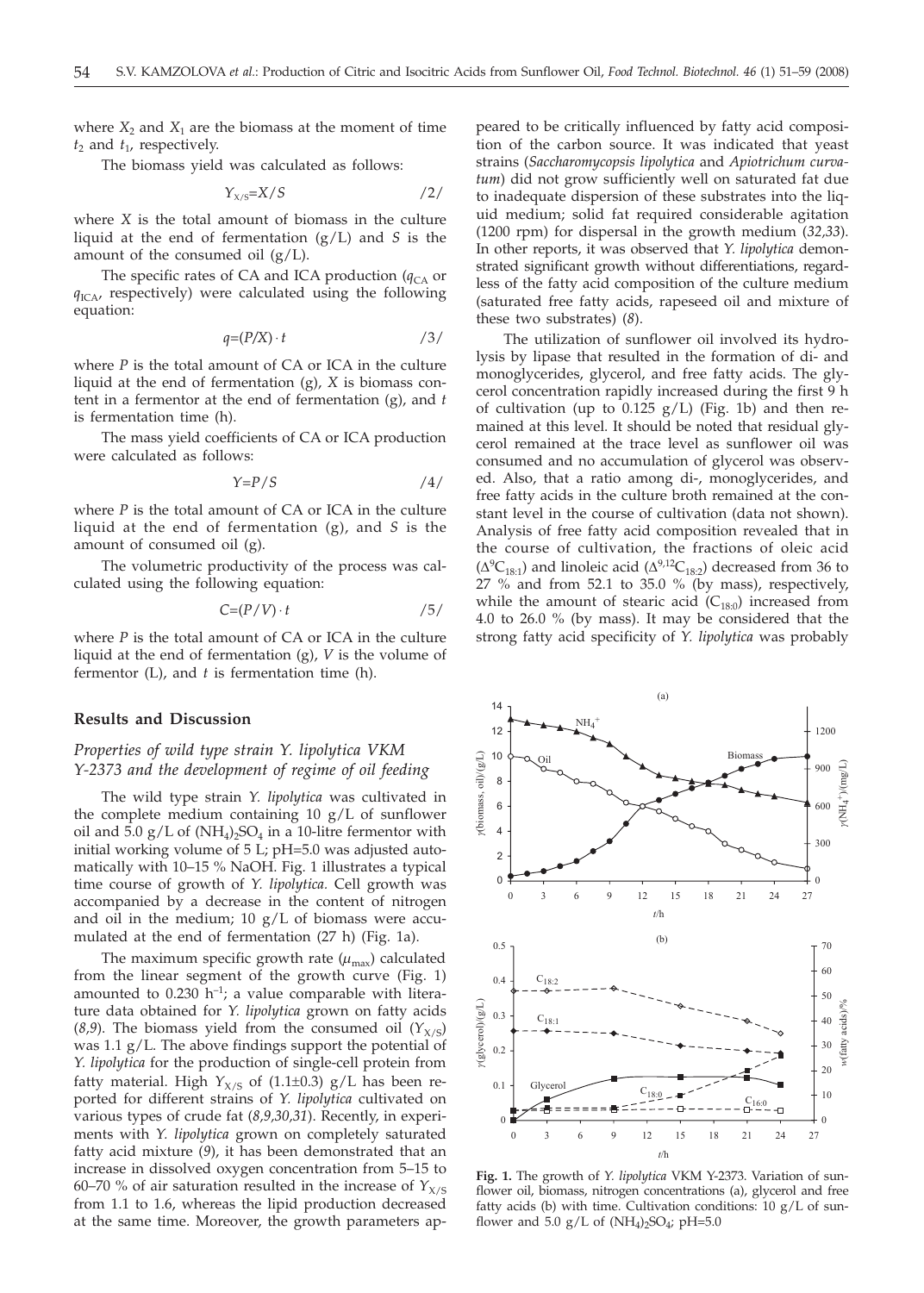due to the different fatty acid carriers. Papanikolaou *et al.* (*8*), using *Y. lipolytica* LGAM S(7)1 grown on a mixture of saturated, unsaturated and polyunsaturated fatty acids (C<sub>12:0</sub>, C<sub>14:0</sub>, C<sub>16:0</sub>, C<sub>18:0</sub>,  $\Delta^{9}C_{18:1}$ ,  $\Delta^{9,12}C_{18:2}$ ), observed that the uptake rates of C<sub>12:0</sub>, C<sub>14:0</sub>,  $\Delta^9C_{18:1}$  and  $\Delta^{9,12}C_{18:2}$ were significantly higher than that of  $C_{18:0}$  (and in a lesser extent that of  $C_{16:0}$ ). Similar discrimination against stearic acid has been observed during growth of another strain of *Y. lipolytica* when industrial saturated fat was used as substrate (*9*). In that case, in spite of the rapid uptake of unsaturated fatty acids, the microorganism accumulated a totally saturated lipid with the composition similar to cocoa butter  $C_{18:0}$  (8,9,11).

Since no accumulation of any products of oil hydrolysis was observed in our experiments, it can be assumed that the consumption of glycerol and fatty acids by the yeast *Y. lipolytica* occurred simultaneously. It is in agreement with the results obtained with *Y. lipolytica* yeast grown on the mixture of saturated free fatty acid and glycerol (or glucose) (*9,11*). It should be noted that simultaneous consumption of two substrates from the environment is not typical for microorganisms. It is generally accepted that yeasts utilize sugars preferentially than any other carbon source (*34,35*). However, recently the numeric models describing simultaneous uptake of sugars and fat in *Y. lipolytica* have been developed (*36*).

Activities of enzymes were determined in *Y. lipolytica,* grown in the complete medium  $(5.0 \text{ g/L of } (NH_4)_2SO_4)$ , containing different carbon sources like sunflower oil (10  $g/L$ ), glycerol (20  $g/L$ ) or oleic acid (10  $g/L$ ) in a 10-litre fermentor with initial working volume of 5 L; pH=5.0 was adjusted automatically with 10–15 % NaOH. The cultivation was carried out up to complete consumption of the carbon source. *Y. lipolytica* showed significant growth in all cases (sunflower oil: 10 g/L of biomass,  $\mu_{\text{max}}$  of 0.230 h<sup>-1</sup>,  $Y_{X/S}$  of 1.1 g/L; glycerol: 9.3 g/L of biomass,  $\mu_{\text{max}}$  of 0.276 h<sup>-1</sup>,  $Y_{X/S}$  of 0.47 g/L; oleic acid: 8.7 g/L of biomass,  $\mu_{\text{max}}$  of 0.316 h<sup>-1</sup>,  $Y_{X/S}$  of 0.87 g/L).

Activities of glycerol kinase (involved in glycerol metabolism), four enzymes of the Krebs cycle (citrate synthase, aconitate hydratase, NAD- and NADP-dependent isocitrate dehydrogenases) and two key enzymes of glyoxylate cycle (isocitrate lyase and malate synthase) involved in the utilization of free fatty acids were assayed at 6, 12 and 24 h of cultivation (Table 1).

In the first hours of cultivation, when active assimilation of sunflower oil occurred, the induction of glycerol kinase (a key enzyme of glycerol metabolism) was achieved; the activity of glycerol kinase was 70 % of that observed in glycerol-grown cells but much higher than that in oleate-grown cells. In the subsequent hours of cultivation (12 and 24 h), the activity of glycerol kinase remained very high. These results suggest that in the course of oil assimilation, glycerol, which was produced continuously, was consumed actively.

Moreover, in the first hours of oil assimilation, the induction of enzymes of glyoxylate cycle, isocitrate lyase and malate synthase was revealed. It should be noted that isocitrate lyase and malate synthase were induced simultaneously with the formation of free fatty acids; this phenomenon was also observed in cells grown on oleic acid; however, in the case of glycerol assimilation, activities of isocitrate lyase and malate synthase were extremely low. In later hours of oil assimilation, the activities of malate synthase and isocitrate lyase were maintained at high level, which is possibly associated with active consumption of free fatty acids produced during the whole process.

Physiologically, the glyoxylate cycle in yeast operates to maintain continuous resynthesis of oxaloacetate needed for the Krebs cycle. In yeast grown on glucose and other substrates for glycolysis, resynthesis of oxaloacetate may occur during carboxylation of pyruvate and phosphoenolpyruvate (*37–39*) and the functioning of glyoxylate cycle is not necessary. It has been observed that during *Y. lipolytica* growth on glucose (*37,38,40*) or glycerol (*41*) the activity of isocitrate lyase is low, while during growth on hydrocarbons its activity is much higher (*37,38,42*). In contrast, the glyoxylate cycle enzymes are shown to be involved in fatty acid utilization by *Y. lipolytica* (*43*)*.* It is known that yeast grown on lipids hydrolyses them to fatty acids, which are then  $\beta$ -oxidised

| Table 1. Enzyme activities in Y. lipolytica grown on sunflower oil and products of its hydrolysis - glycerol and oleic acid |  |  |  |
|-----------------------------------------------------------------------------------------------------------------------------|--|--|--|
|-----------------------------------------------------------------------------------------------------------------------------|--|--|--|

| Carbon source | Time/h | Enzyme activity/(U/mg protein) |           |       |         |          |       |           |  |  |
|---------------|--------|--------------------------------|-----------|-------|---------|----------|-------|-----------|--|--|
|               |        | GК                             | <b>CS</b> | AH    | NAD-IDH | NADP-IDH | IL    | <b>MS</b> |  |  |
| Sunflower oil | 6      | 0.254                          | 2.040     | 0.420 | 0.060   | 0.058    | 0.109 | 0.074     |  |  |
|               | 12     | 0.244                          | 2.440     | 0.460 | 0.060   | 0.068    | 0.129 | 0.084     |  |  |
|               | 24     | 0.250                          | 1.960     | 0.473 | 0.058   | 0.068    | 0.093 | 0.075     |  |  |
| Glycerol      | 6      | 0.363                          | 0.820     | 0.135 | 0.105   | 0.120    | 0.009 | 0.012     |  |  |
|               | 12     | 0.360                          | 0.900     | 0.130 | 0.115   | 0.132    | 0.009 | 0.014     |  |  |
|               | 24     | 0.300                          | 0.835     | 0.120 | 0.117   | 0.152    | 0.010 | 0.010     |  |  |
| Oleic acid    | 6      | 0.095                          | 1.700     | 0.530 | 0.100   | 0.070    | 0.133 | 0.100     |  |  |
|               | 12     | 0.100                          | 1.900     | 0.530 | 0.100   | 0.060    | 0.134 | 0.130     |  |  |
|               | 24     | 0.110                          | 1.900     | 0.520 | 0.100   | 0.070    | 0.144 | 0.120     |  |  |

GK – glycerol kinase; CS – citrate synthase; AH – aconitate hydratase; NAD-IDH – NAD-dependent isocitrate dehydrogenase; NADP-IDH – NADP-dependent isocitrate dehydrogenase; IL – isocitrate lyase; MS – malate synthase

The values are the mean of three experiments and two measurements for each which varied by no more than 10 %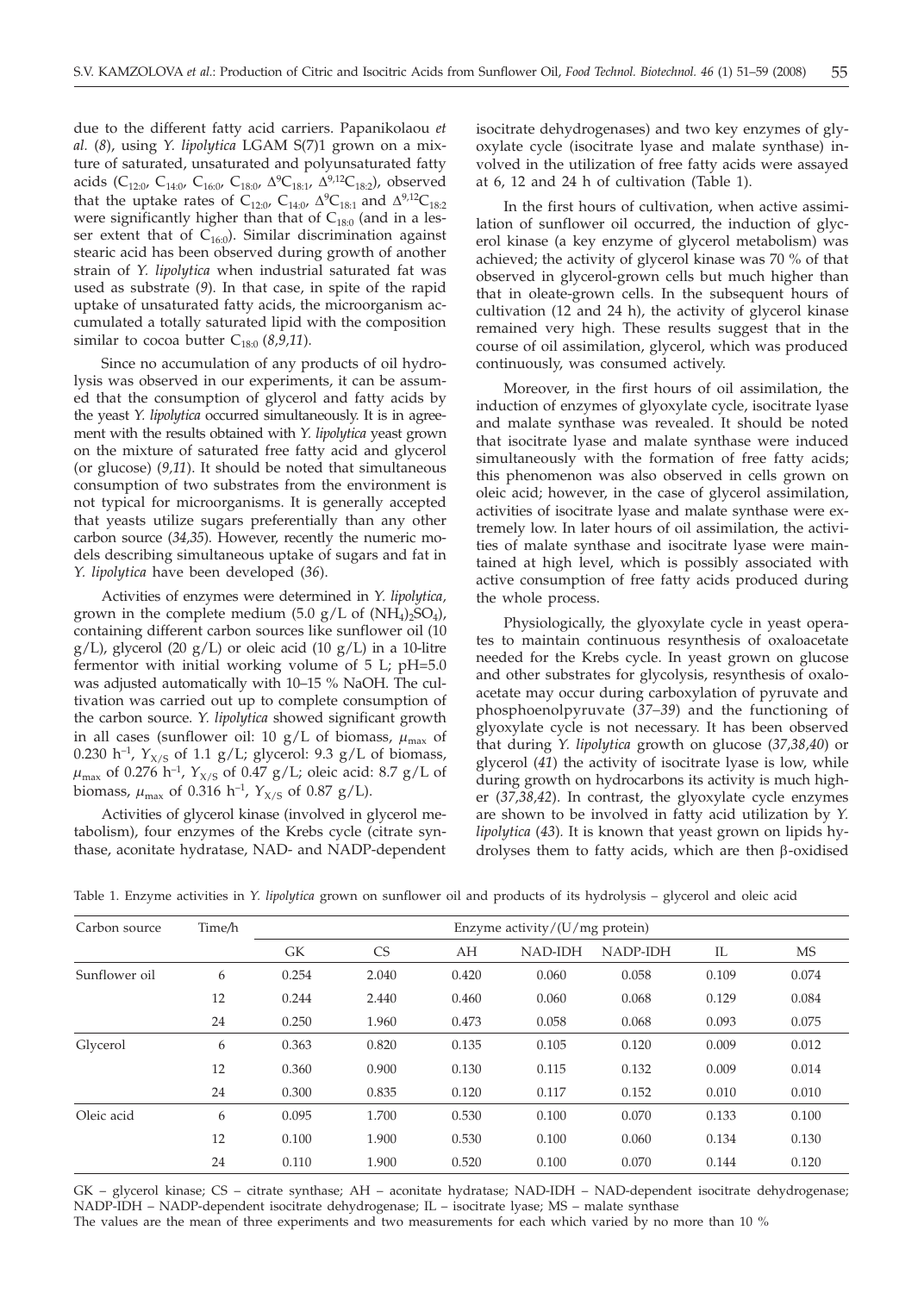to acetyl CoA, a substrate for both the Krebs and glyoxylate cycles.

Hildebrandt and Weide (*44*) consider yeast isocitrate lyase as a constitutively activated enzyme which undergoes catabolite repression. Products of glycerol oxidation such as pyruvate and phosphoenolpyruvate inhibit isocitrate lyase and impair the glyoxylate cycle-mediated resynthesis of oxaloacetate. Our experiments indicated that in the course of sunflower oil assimilation, the glycerol level was very low (no more than 0.125 g/L), and, hence, concentrations of pyruvate and phosphoenolpyruvate were also very low and could not affect the functioning of glyoxylate cycle.

During the active functioning of glyoxylate cycle under the utilization of sunflower oil and oleic acid, the high activities of citrate synthase (CS) and aconitate hydratase (AH), enzymes involved in the Krebs and glyoxylate cycles, were indicated, while the activities of NADP-isocitrate dehydrogenase and NAD-isocitrate dehydrogenase, enzymes not participating in glyoxylate cycle, were considerably higher in the cells grown on glycerol.

Thus, the high activities of glycerol kinase, isocitrate lyase, and malate synthase in *Y. lipolytica* grown on sunflower oil allowed us to suggest the simultaneous consumption of products of oil hydrolysis (glycerol and fatty acids) in the course of cultivation. This fact is of special importance for the development of the efficient regime of oil feeding in the process of CA production.

# *The production of citric and isocitric acids by wild type strain Y. lipolytica VKM Y-2373*

To study the production of citric acids by *Y. lipolytica* VKM Y-2373 under nitrogen limitation, yeasts were grown in a 10-litre fermentor with working volume of 5 L at pH=4.5 or 6.0. The initial concentration of sunflower oil in the medium was  $20.0 \text{ g/L}$ ; pulsed additions of oil were made when oil concentration decreased below 5.0 g/L. The parameters of the cell growth and acid synthesis at pH=4.5 and 6.0 by the end of cultivation (144 h) are shown in Table 2. At pH=4.5, the total concentration of acids comprised 123.0  $g/L$ ; the yield of the both acids from the oil consumed  $(Y_{CA+ICA})$  was 1.15 g/g; concentrations of ICA and CA reached 55.0 and 68.0 g/L, respectively; the ICA/CA ratio was 1.00:1.24. It was shown that the yield of CA ( $Y_{CA}$ ) was 0.64 g/g; the specific rate of CA synthesis ( $q_{CA}$ ) amounted to 0.058 g/(g ⋅ h), the volume productivity of the CA production was  $1.05$  g/(L ⋅ h).

A change in the pH value from 4.5 to 6.0 showed no marked effect on the biomass accumulation and the total acid production (Table 2). The total concentration of acids and  $\hat{Y}_{\text{CA+ICA}}$  amounted to 120.5 g/L and 1.29 g/g, respectively. However, a ratio between citric acids depended considerably on the pH value; at pH=6.0, the concentrations of ICA and CA were  $70.0$  and  $50.5$   $g/L$  respectively, with the ICA/CA ratio of 1.39:1.00, whereas at pH=4.5, the ratio of ICA to CA was 1.00:1.24. Similar effect of pH on CA and ICA synthesis was observed earlier with this strain grown on rapeseed oil; at pH=4.5, yeasts actively produced both CA and ICA (the ICA/CA ratio was 1.00:1.18), whereas at pH=6.0, ICA synthesis prevailed (the ICA:CA ratio was 2.55:1.00) (*45*). It is known that CA transport across the membrane is stimulated by low pH values (*46*), whereas ICA transport is independent of pH; this may explain why at pH=4.5 the ratio of ICA to CA changed in favour of CA.

The parameters of ICA production were calculated for *Y. lipolytica*; specific rate of ICA synthesis  $(q_{ICA})$ amounted to 0.06  $g/(g \cdot h)$ . The volume productivity of the ICA production was as high as  $1.14$  g/(L · h). The yield of ICA from the consumed oil  $(Y_{\text{ICA}})$  was 0.75 g/g. It can be assumed that physiological or genetic manipulations undertaken to reduce the synthesis of CA would increase the ICA production by *Y. lipolytica* VKM Y-2373. It should be noted that no production of isocitrate by microbial synthesis has been reported before and several companies produce ICA by complete chemical synthesis; Sigma Company produces isocitrate in small amounts by its isolation from plant tissues; the price of product is 320  $\epsilon$ /g. In the literature, there are only two communications on predominant ICA production from ethanol (*47*) and *n*-alcanes (*48*), the concentrations of ICA achieved were 66 and 80 g/L, respectively.

# *Biosynthesis of citric acid by mutant Y. lipolytica N 15*

To study the production of CA by mutant *Y. lipolytica* N 15, yeasts were grown in a 10-litre fermentor with working volume of 5 L, at pH=4.5. The initial concentration of sunflower oil in the medium was 20.0  $g/L$ ; pulsed additions of oil were made when oil concentration decreased below 5.0 g/L. Fig. 2 illustrates a typical time course of CA production by the mutant. The CA production started after the depletion of nitrogen from the medium (to 70 mg/L) and reached  $150.0$  g/L at 144 h of cultivation, while the amount of ICA was insignificant (the ratio between CA and ICA was 30.0:1.0). This is the first time that *Y. lipolytica* grown on sunflower oil has been shown to produce CA at high concentration.

Table 2. The production of citric and isocitric acids from sunflower oil by wild type strain *Y. lipolytica* VKM Y-2373

| pH  | $\gamma$ (biomass) $\gamma$ (total acids) YCA+ICA $\gamma$ (ICA) $\gamma$ (CA) ICA/CA |       |      |                   |      | CA production  |                                    | ICA production                  |                             |                                     |                                 |                              |
|-----|---------------------------------------------------------------------------------------|-------|------|-------------------|------|----------------|------------------------------------|---------------------------------|-----------------------------|-------------------------------------|---------------------------------|------------------------------|
|     | g/L                                                                                   | g/L   |      | $g/g$ $g/L$ $g/L$ |      |                | $q_{\text{CA}}$<br>$g/(g \cdot h)$ | Productivity<br>$g/(L \cdot h)$ | $Y_{CA}$<br>$g\overline{g}$ | $q_{\text{ICA}}$<br>$g/(g \cdot h)$ | Productivity<br>$g/(L \cdot h)$ | $\frac{Y_{\text{ICA}}}{g/g}$ |
| 4.5 | 18.4                                                                                  | 123.0 | 1.15 | 55.0              | 68.0 | 1.00:1.24      | 0.058                              | 1.05                            | 0.64                        | n.d.                                | n.d.                            | n.d.                         |
| 6.0 | 18.0                                                                                  | 120.5 | 1.29 | 70.0              |      | 50.5 1.39:1.00 | n.d.                               | n.d.                            | n.d.                        | 0.06                                | 1.14                            | 0.75                         |

Parameters were determined at 144 h of cultivation

The values are the mean of three experiments and two measurements for each which varied by no more than 10 % n.d. – not determined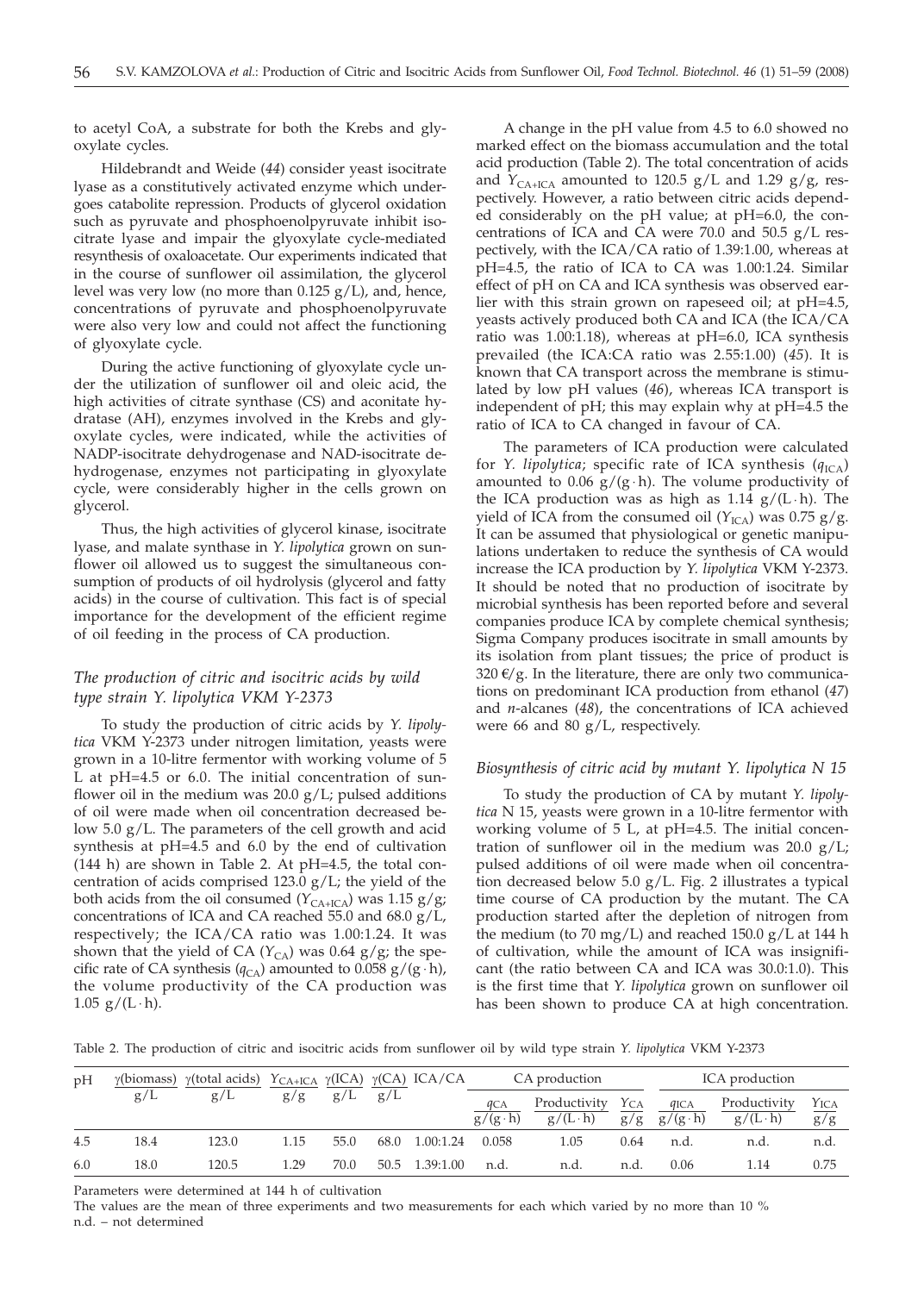

**Fig. 2.** Biosynthesis of CA by mutant *Y. lipolytica* N 15 at pH=4.5 (a) and activity of enzymes in growth phase (black bars) and acid-formation phase (white bars) (b) CS – citrate synthase; AH – aconitate hydratase; NAD-IDH – NAD-dependent isocitrate dehydrogenase; NADP-IDH – NADP-dependent isocitrate dehydrogenase; GK – glycerol kina-

se; IL – isocitrate lyase; MS – malate synthase

Earlier, the maximum CA concentration of  $18.7 \text{ g/L}$  was obtained by using the wild type strain *Y. lipolytica* grown on sunflower oil (*49*). Using other carbon sources (rapeseed oil, soybean oil, palm oil, glucose, or glycerol), relatively high CA concentration was achieved with selected mutant strains of *Y. lipolytica*. In experiments with mutant strain *S. lipolytica* NTG9 grown on rapeseed oil, the CA concentration reached 152.3 g/L, while ICA production was significant and a ratio of CA/ICA was 5.34: 1.00 (*16*). Aurich *et al.* (*18*) obtained the CA concentration of 198 g/L, which was achieved after a 300-hour fed-batch cultivation of mutant strain *Y. lipolytica* H181. The use of rapeseed oil resulted in the CA production of 135 g/L by *Y. lipolytica* 187/1 (*19*). High CA production was reported when mutant strain *Y. lipolytica* was grown on glucose (150–200 g/L) in batch, fed-batch and continuous culture (*4,46,50–53*) and on *n*-paraffins (*54*). Using the raw glycerol (which can become an important feedstock of biodiesel production from rapeseed oil), Rymowicz *et al.* (*7*) achieved CA production of 124.5 g/L by acetate-negative mutant *Y. lipolytica*.

In the present study, the volumetric productivity of CA synthesis was rather high  $(1.56 \text{ g}/(\text{L} \cdot \text{h}))$  and  $Y_{CA}$  was 1.32  $g/g$  (data not shown), which is in agreement with the data reported previously for various *Y. lipolytica* strains cultivated on fatty material (*15–19*).

To elucidate the mechanism of CA production from sunflower oil by *Y. lipolytica* N 15, the activities of enzymes were determined. Fig. 2b shows typical data on enzyme activities examined in homogenates of cells taken from the exponential growth phase (12 h) (black bars)

and at 48 h, when active acid formation occurred (white bars). Activities of glycerol kinase, isocitrate lyase and malate synthase remained unchanged in the course of the whole process of cultivation, indicating that the transition of cells to the acid-producing phase had no effect on the activities of enzymes involved in the oxidation of products of oil hydrolysis (glycerol and fatty acids). In the exponential phase the cells exhibited high activities of citrate synthase (3.15 U/mg protein), comparable with wild type strain shown in Table 1, but activities of aconitate hydratase (0.3 U/mg protein), NAD-isocitrate dehydrogenase (0.18 U/mg protein) and NADP-isocitrate dehydrogenase (0.3 U/mg protein) were lower than that of the wild type strain (Table 1). The transition of the mutant from the growth phase to the phase of active biosynthesis of CA caused by the exhaustion of nitrogen in the medium was accompanied by an increase in the citrate synthase activity (by 30 %) and a decrease in the activities of aconitate hydratase and NAD-isocitrate dehydrogenase (by 3 and 6 times, respectively). A high activity of citrate synthase, in distinction from other enzymes of citric acid cycle, including aconitate hydratase and NAD-isocitrate dehydrogenase, is necessary for the intensive CA production in view of the fact that CA formed in citric acid cycle can be presumably excreted from the yeast cell rather than metabolized *via* the cycle. NAD-isocitrate dehydrogenase probably plays a key role in the CA production by the yeast *Y. lipolytica.* The limitation of yeast growth by nitrogen restricted the biosynthesis of nitrogen-containing compounds (proteins and nucleotides) and diminished their content in cells. This is accompanied by a decrease in the intracellular level of AMP with a concurrent increase in the ATP/AMP ratio (*55*). The exhaustion of nitrogen sources from the medium also leads to an increased NADH/NAD<sup>+</sup> ratio. Low concentration of the allosteric regulator AMP suppresses NAD-isocitrate dehydrogenase; the suppression is enhanced by a high NADH/NAD<sup>+</sup> ratio. As a result, yeast cells produce ICA, whereas the disturbed equilibrium of the aconitase reaction leads to the overproduction of CA.

#### **Conclusions**

To conclude, the results of the efficient CA production by oil-grown yeast *Y. lipolytica* obtained in the present work and results by other authors (*17–19,45,46, 51–53*) confirm that the application of yeasts has considerable promise for the industrial CA production. The use of yeasts instead of moulds for the CA production also represents a novel approach, since the traditional production of CA by using *Aspergillus niger* is associated with the accumulation of significant amounts of solid and liquid wastes. Moreover, yeasts are characterized by greater resistance to high substrate concentrations than fungi with comparable conversion rates and have a greater tolerance to metal ions that allows the use of less-refined substrates.

#### **References**

*1.* C.R. Soccol, L.P.S. Vandenberghe, C. Rodrigues, A. Pandey, New perspectives for citric acid production and application, *Food Technol. Biotechnol. 44* (2006) 141–149.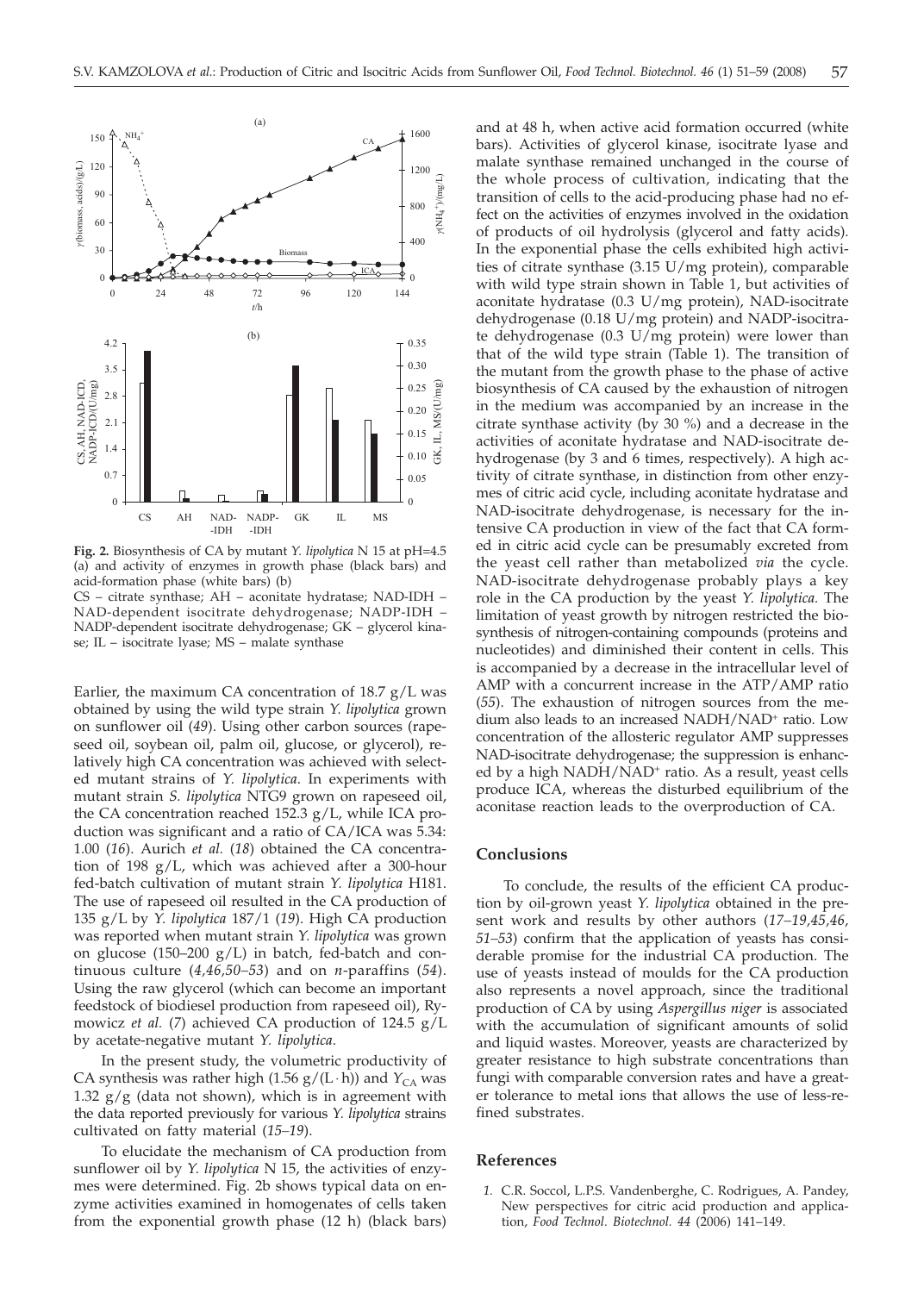- *2.* J.L. Meers, P.E. Milsom: Organic Acids and Amino Acids. In: *Basic Biotechnology,* J. Bu'Lock, B. Kristiansen (Eds.), Academic Press, Orlando, FL, USA (1987) pp. 359–383.
- *3.* H. Behrens, A. Thiersch, E. Weissbrodt, U. Stottmeister, Particularities in the kinetics of growth and citric-acid accumulation by *Saccharomycopsis lipolytica*, *Acta Biotechnol. 7* (1987) 179–183.
- *4.* M. Wojtatowicz, W. Rymowicz, H. Kautola, Comparison of different strains of the yeast *Yarrowia lipolytica* for citric- -acid production from glucose hydrol, *Appl. Biochem. Biotechnol. 31* (1991) 165–174.
- *5.* S.V. Kamzolova, N.V. Shishkanova, I.G. Morgunov, T.V. Finogenova, Oxygen requirements for growth and citric acid production of *Yarrowia lipolytica, FEMS Yeast Res. 3* (2003) 217–222.
- *6.* S. Papanikolaou, L. Muniglia, I. Chevalot, G. Aggelis, I. Marc, *Yarrowia lipolytica* as a potential producer of citric acid from raw glycerol, *J. Appl. Microbiol. 92* (2002) 737– 744.
- *7.* W. Rymowicz, A. Rywinska, B. Zarowska, P. Juszczyk, Citric acid production from raw glycerol by acetate mutants of *Yarrowia lipolytica, Chem. Pap. 60* (2006) 391–394.
- *8.* S. Papanikolaou, I. Chevalot, M. Komaitis, G. Aggelis, I. Marc, Kinetic profile of the cellular lipid composition in an oleaginous *Yarrowia lipolytica* capable of producing a cocoa-butter substitute from industrial fats, *Antonie Van Leeuwenhoek, 80* (2001) 215–224.
- *9.* S. Papanikolaou, I. Chevalot, M. Komaitis, I. Marc, G. Aggelis, Single cell oil production by *Yarrowia lipolytica* growing on an industrial derivative of animal fat in batch cultures, *Appl. Microbiol. Biotechnol. 58* (2002) 308–312.
- *10.* S. Papanikolaou, G. Aggelis, Selective uptake of fatty acids by yeast *Yarrowia lipolytica, Eur. J. Lipid Sci. Technol. 105* (2003) 651–655.
- *11.* S. Papanikolaou, L. Muniglia, I. Chevalot, G. Aggelis, I. Marc, Accumulation of a cocoa-butter-like lipid by *Yarrowia lipolytica* cultivated on agro-industrial residues, *Curr. Microbiol. 46* (2003) 124–130.
- *12.* I. Musia³, W. Rymowicz, E. Cibis, Optimization of single- -cell-biomass production by *Yarrowia lipolytica* using response surface methodology and pulse method, *Electron. J. Pol. Agric. Univ. 7* (2004).
- *13.* P. Fickers, J.M. Nicaud, C. Gaillardin, J. Destrain, P. Thonard, Carbon and nitrogen sources modulate lipase production in the yeast *Yarrowia lipolytica, J. Appl. Microbiol. 96* (2004) 742–749.
- *14.* P. Fickers, F. Fudalej, J.M. Nicaud, J. Destain, P. Thonart, Selection of new over-producing derivatives for the improvement of extracellular lipase production by the non-conventional yeast *Yarrowia lipolytica*, *J. Biotechnol. 115* (2005) 379–386.
- *15.* Y. Ikeno, M. Masuda, K. Tanno, I. Oomori, N. Takahashi, Citric acid production from various raw materials by yeast, *J. Ferment. Technol. 53* (1975) 752–754.
- *16.* D.W. Good, R. Droniuk, R.G. Lawford, J.E. Fein, Isolation and characterization of a *Saccharomycopsis lipolytica* mutant showing increased production of citric acid from canola oil, *Can. J. Microbiol. 31* (1985) 436–440.
- *17.* M. Wojtatowicz, W. Rymowicz, J. Sobieszczanski, Citric acid production from various substrates by *Saccharomycopsis lipolytica* A-101, *Abstracts of the 8th International Biotechnology Symposium,* Paris, France (1988) p. 166.
- *18.* A. Aurich, A. Förster, S. Mauersberger, G. Barth, U. Stottmeister, Citric acid production from renewable resources by *Yarrowia lipolytica, Abstracts of the Third Yarrowia lipolytica International Meeting (TYLIM 2002),* Dresden, Germany (2002) p. 121.
- *19.* S.V. Kamzolova, I.G. Morgunov, A. Aurich, O.A. Perevoznikova, N.V. Shishkanova, U. Stottmeister, T.V. Finogenova, Lipase secretion and citric acid production in *Yarrowia lipolytica* yeast grown on animal and vegetable fat, *Food Technol. Biotechnol. 42* (2005) 113–122.
- *20.* P.R. Burkholder, J. McVeigh, D. Moyer, Studies on some growth factors of yeasts, *J. Bacteriol. 48* (1944) 385–391.
- *21.* M. Kates: Separation of Lipid Mixtures. In: *Techniques of Lipidology*, M. Kates (Ed.), Mir, Moscow (1975) pp. 150–167 (in Russian).
- *22.* Y.A. Sultanovich, A.P. Nechaev, I.A. Barsukova, Method for the quantitative determination of the fatty acid composition of microbial lipids, *USSR Inventor's Certificate No. 968072, Byull. Izobret. 39* (1982) 136.
- *23.* O. Wieland, Ì. Suyter, Glycerokinase: Isolation and properties of the enzyme, *Biochem. Z. 329* (1957) 320–331 (in German).
- *24.* P.A. Srere: Citrate Synthase. In: *Methods in Enzymology*, *Vol. 13,* J.M. Lowenstein (Ed.), Academic Press, New York, USA (1969) pp. 3–11.
- *25.* L.N. Ornston, M.K. Ornston, Regulation of glyoxylate metabolism in *Escherichia coli* K-12, *J. Bacteriol. 144* (1969) 1098– 1108.
- *26.* C.B. Anfinsen: Aconitase from Pig Heart Muscle. In: *Methods in Enzymology*, *Vol. 1,* S.P. Colowick, N.O. Kaplan (Eds.), Academic Press, New York, USA (1955) pp. 645–698.
- *27.* A. Kornberg, W.E. Pricer, Di- and triphosphopyridine nucleotide isocitric dehydrogenase in yeast, *J. Biol. Chem. 189* (1951) 123–136.
- *28.* G.H. Dixon, H. Kornberg, Assay methods for key enzymes of the glyoxylate cycle, *Biochem. J. 72* (1959) 3.
- *29.* M.M. Bradford, A rapid and sensitive method for the quantitation of microgram quantities of protein utilizing the principle of protein-dye binding, *Anal. Biochem. 72* (1976) 248– 254.
- *30.* G. Aggelis, G. Papadiotis, M. Komaitis, Microbial fatty acid specificity, *Folia Microbiol. 42* (1997) 117–120.
- *31.* N. Bati, E.G. Hammond, B.A. Glatz, Biomodification of fats and oils: Trials with *Candida lipolytica*, *J. Am. Oil Chem. Soc. 61* (1984) 1743–1746.
- *32.* K.H. Tan, C.O. Gill, Batch growth of *Saccharomycopsis lipolytica* on animal fats, *Appl. Microbiol. Biotechnol. 21* (1985) 292–298.
- *33.* I.M. Lee, E.G. Hammond, J.L. Cornette, B. Glatz, Triacylglycerol assembly from binary mixtures of fatty acids by *Apiotrichum curvatum*, *Lipids*, *28* (1993) 1055–1061.
- *34.* K.D. Entian, H.J. Shuller: Glucose Repression (Catabolite Repression) in Yeast. In: *Yeast Sugar Metabolism. Biochemistry, Genetics, Biotechnology and Applications*, F.K. Zimmerman, K.D. Entian (Eds.), Technomoc Publishing, Basel, Switzerland (1997) pp. 409–434.
- *35.* J.M. Gancedo, Yeast carbon catabolite repression, *Microbiol. Mol. Biol. Rev. 62* (1998) 334–361.
- *36.* S. Papanikolaou, M. Galiotou, F. Blanchard, M. Komaitis, I. Marc, G. Aggelis, Influence of glucose and saturated free- -fatty acid mixtures on citric acid and lipid production by *Yarrowia lipolytica, Curr. Microbiol. 52* (2006) 134–139.
- *37.* D.A. Whitworth, C. Ratledge, An analysis of intermediary metabolism and its control in a fat-synthesizing yeast (*Candida* 107) growing on glucose or alkanes, *J. Gen. Microbiol. 88* (1975) 275–288.
- *38.* M. Rohr, C.P. Kubicek, Regulatory aspects of citric acid fermentation by *Aspergillus niger*, *Process Biochem. 16* (1981) 34–37.
- *39.* C.T. Evans, C. Ratledge, The physiological significance of citric acid in the control of metabolism in lipid-accumulating yeasts, *Biotechnol. Genet. Eng. Rev. 3* (1985) 85–111.